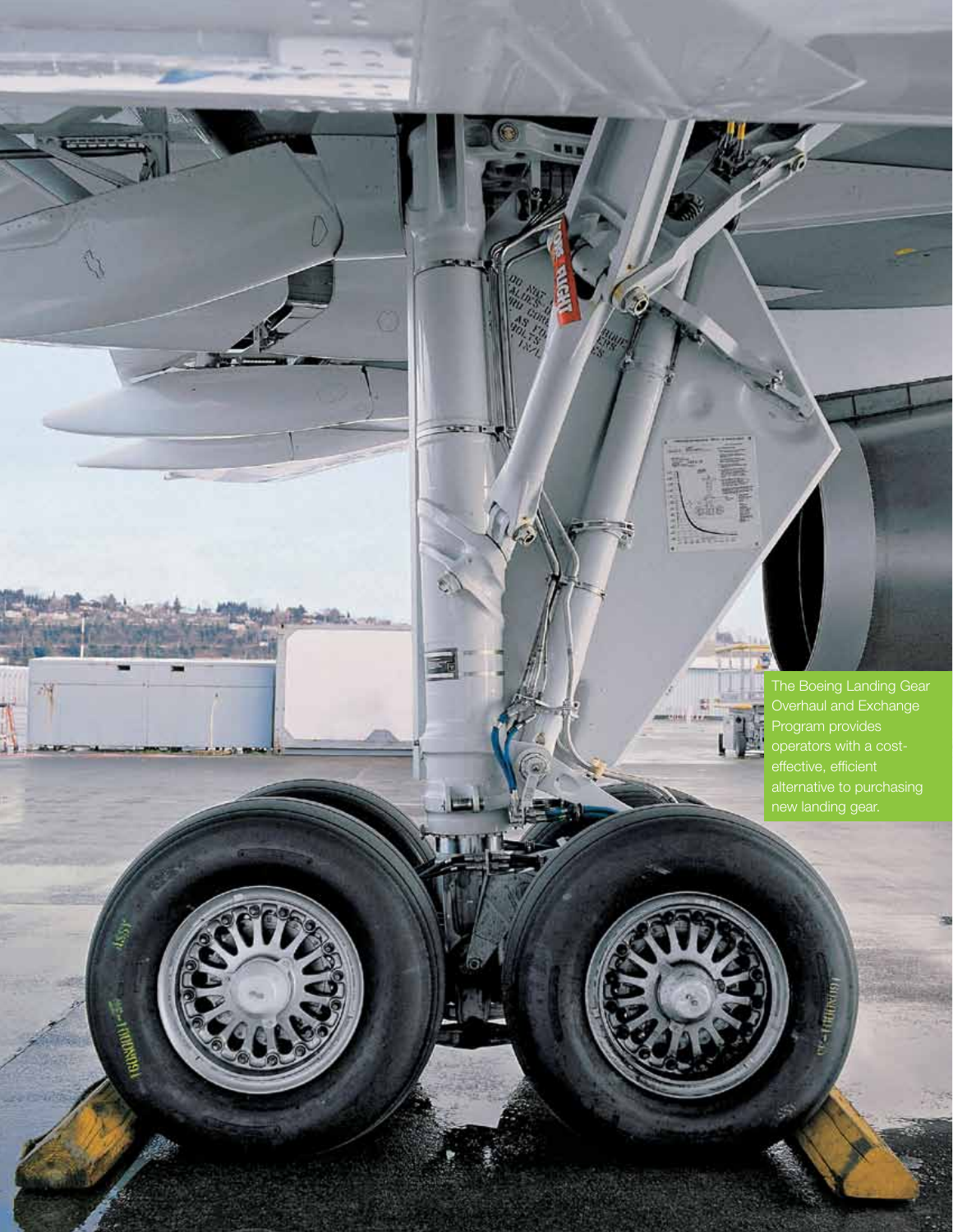# Landing Gear Program Provides Overhaul Alternative

Boeing has responded to recent supply chain challenges for landing gear overhauls, new gear-sets, exchange gears, and spare parts. A landing gear overhaul and exchange program offers operators an alternative to performing the overhaul work themselves.

By Michael Lowell, Senior Manager, Service Development, Material Management

Commercial airlines are required to remove and overhaul airplane landing gear about every 10 years or 18,000 cycles, depending on the airplane model usage and applicable regulations. In response to operators' need for additional options when servicing landing gear, Boeing launched a landing gear overhaul and exchange program in 2008 designed to meet the needs of operators that don't want to purchase new landing gear or perform their own landing gear overhaul.

This article describes the program and how operators can make use of it.

# Program overview

In 1997, the Boeing Commercial Airplanes Long Beach Division launched a program that enabled operators of the MD-11 to exchange unserviceable landing gear for an overhauled gear set (i.e., nose and main), saving the operator money compared to the cost of a new gear and reducing the amount of time the airplane was out of service. In 2008, Boeing, after working with the industry and customers to enhance the landing gear program, extended it to additional airplane models. It now includes the 717, Next-Generation 737, 737 Boeing

Business Jet, 757-300, 767-300ER (Extended Range), 767-300 Freighter, 777, and MD-11.

Under the Boeing Landing Gear Overhaul and Exchange Program, Boeing works with global component repair and overhaul suppliers to minimize costs and reduce airplane downtime for customers located throughout the world.

Boeing provides total support for the landing gear of airplanes in the program, including parts, scheduling, exchange, warranty, technical assistance, and recordkeeping. The operator pays an overhaul and exchange fee plus any "over and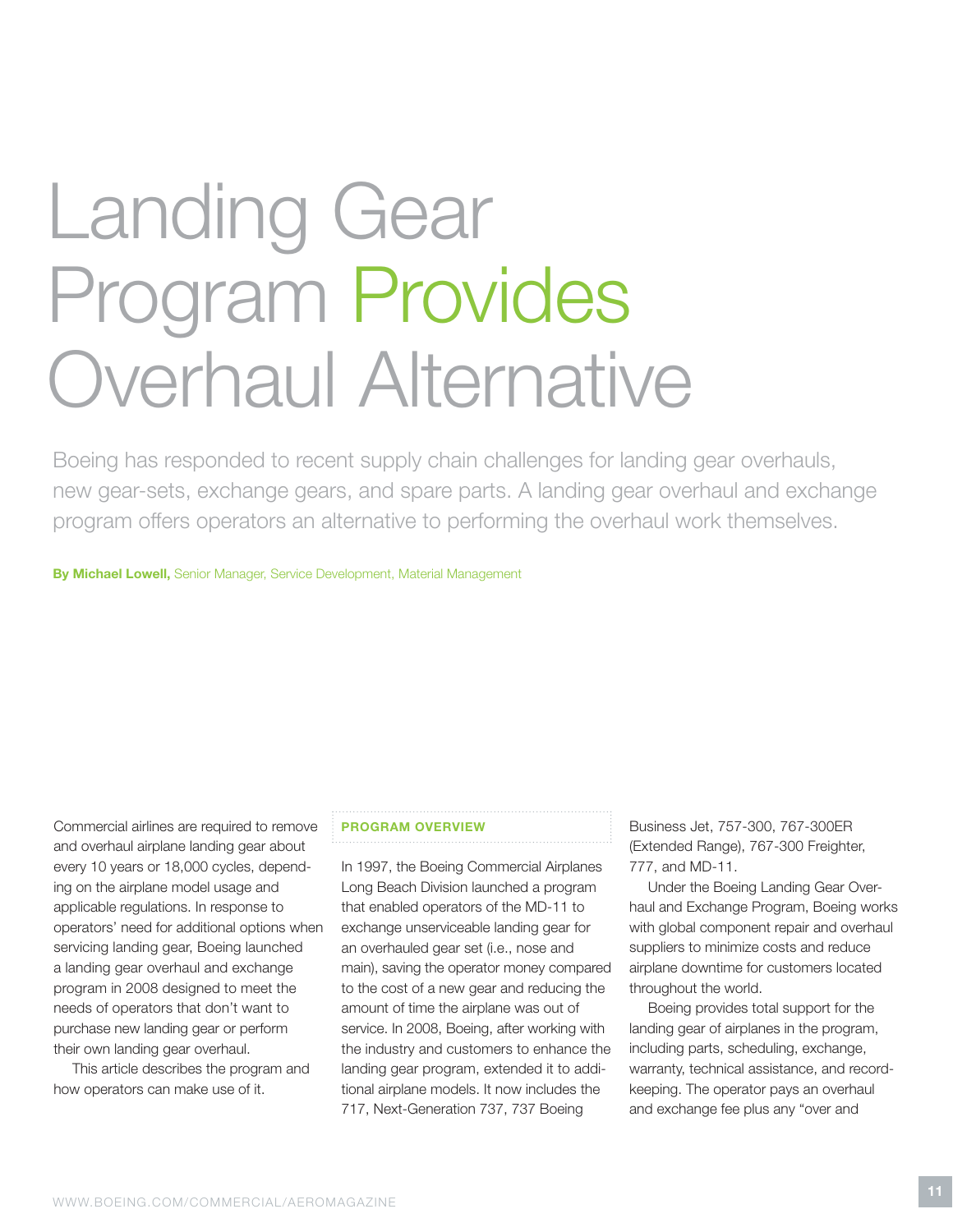The program provides complete overhaul and certification of landing gear, including all labor costs; replacement of standards and bushings; and testing and recertification of all hydraulics and electronics according to Component Maintenance Manuals.

above" charges for the service. No initial long-term capital investments are required.

Boeing works closely with airlines' technical and maintenance departments to address landing gear needs and scheduling requirements. Airlines should plan their overhaul and exchanges well ahead of the mandatory 10-year deadline to ensure the availability of the appropriate landing gear.

## How the program works

The Boeing Landing Gear Overhaul and Exchange Program provides operators with complete overhaul and exchange services designed to increase efficiency and minimize the economic implications of landing gear maintenance.

When an airplane covered by the program requires landing gear replacement or overhaul, Boeing provides an overhauled, certified, ready-to-install gear for the airplane's unserviceable landing gear. Once the serviceable gear is installed by the operator, the operator then ships the removed unserviceable gear to one of the Boeing-designated overhaul facilities (see fig. 1). This process eliminates the need for operators to contract and schedule landing gear overhauls themselves and manage the landing gear overhaul supply chain, which can save them labor and other costs.

All parts in the overhauled gear set provided to the operator meet all worldwide regulatory requirements and are covered by a Boeing three-year warranty.

### Benefits to operators

The Boeing program is designed to provide operators with an option that minimizes both cost and airplane downtime. Program benefits include:

- <sup>n</sup> *Complete landing gear assets.* Operators receive a fully overhauled and certified landing gear shipset, including left and right mains and nose shock strut, sidebrace, walking beam, drag brace, mechanical and electrical installations, and installation components.
- **Comprehensive offering. The program** provides complete overhaul and certification of landing gear, including all labor costs; replacement of standards and bushings; and testing and recertification of all hydraulics and electronics according to Component Maintenance Manuals. All in-warranty service bulletins are also included in the basic scope of work.
- *Warranty.* Operators receive a threeyear warranty for all parts and labor. The program is fully backed by Boeing to ensure the highest quality and timely delivery.
- **Financial advantages. Customers can** reduce or eliminate capital expenditures for extra or leased gear to support their overhaul requirements. The program minimizes upfront costs and spreads out expenditures over time.

*Experience.* The program is based on more than 10 years of experience in the MD-11 Landing Gear Exchange Program.

### **SUMMARY**

The Boeing Landing Gear Overhaul and Exchange Program provides operators with a cost-effective, efficient alternative to purchasing new landing gear or performing their own in-house landing gear overhaul. Because of the large global demand for landing gear, it is vital for airlines to plan their overhaul and exchange management well ahead of time.

For more information, please contact Michael Lowell at michael.p.lowell@ boeing.com. 4